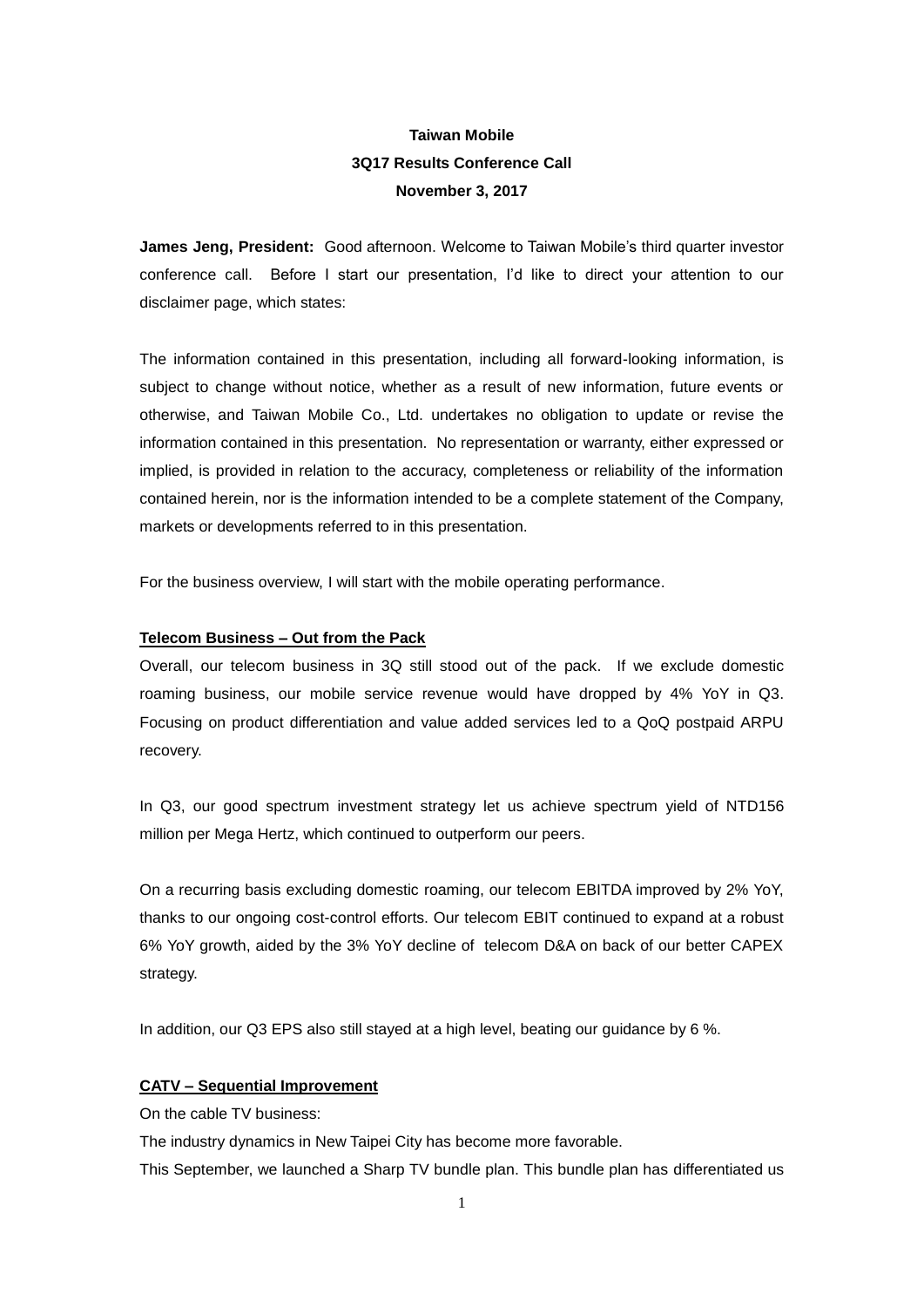from our competitors, and benefited our subscriber growth and blended ARPU for cable TV. As such, this quarter, we post our first quarterly revenue growth for the past 5 quarters since Q3 2016. On a sequential basis, CATV revenue also went up 2% QoQ .

# **momo E-commerce - Stellar Growth**

For momo, the company continued gaining ground in B2C, e-commerce business.

In Q3, e-commerce revenue reported a 31% YoY growth and EBITDA also enjoyed a strong 37% growth, compared to the same period last year.

Of note, e-commerce already made up 81% of momo's Q3 revenue, and continued to serve as the company's growth engine.

Also, we are encouraged to see the mobile commerce contribution increased to 52% of total e-commerce revenue this quarter. There is a growing trend of consumers increasingly shopping on mobile sites or through mobile APPs. Hence, the increasing contribution from mobile commerce bodes well for our future e-commerce growth.

Let me turn the presentation over to Rosie for the financial overview section.

# **Performance by Business**

## **Rosie Yu, CFO & Spokesperson:**

We believe that the recurring numbers excluding the domestic roaming business better reflect our performance in 3Q.

In the quarter, our consolidated EBITDA increased by 1% YoY, of which telecom EBITDA went up 2% YoY while momo's EBITDA jumped 6%, on a recurring basis.

### **Results Summary**

In 3Q17, mobile device sales, telecom service revenue, CATV revenue, and momo revenue all trended up from the previous quarter.

Owing to a QoQ rise in revenue, our operating costs and expenses went up sequentially this quarter. Amortization costs edged up from 2Q as we gained access to an incremental spectrum on the 1.8GHz frequency band.

At the non-operating level, non-operating expense increased QoQ as we incurred 2G asset write-off losses after the end of 2G service in 3Q17.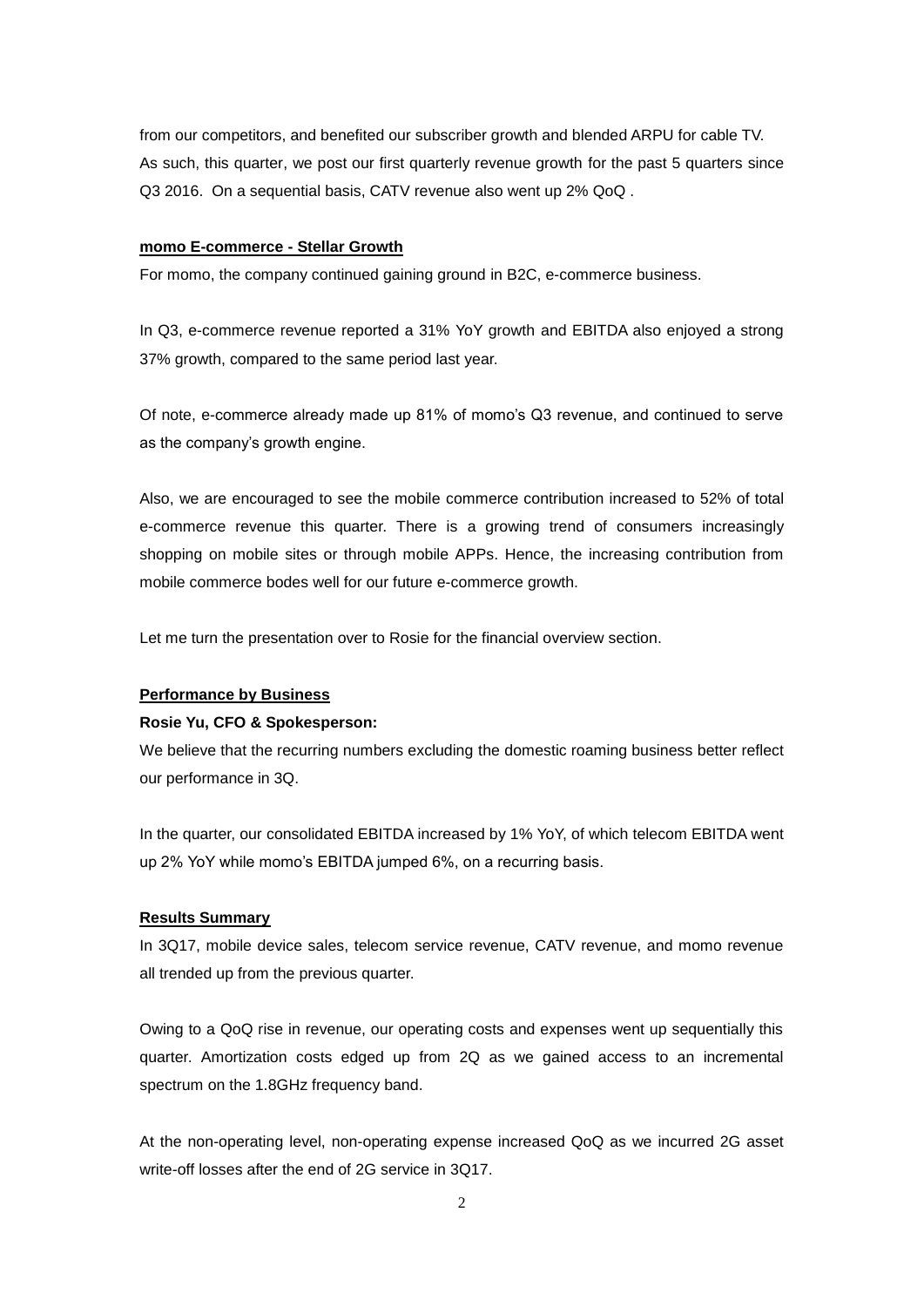Net net, on the back of the sequentially improving business momentum and one-off investment tax credits, 3Q EPS rose 4% from a quarter ago. Compared to our guidance, our net income in 3Q beat expectation by 6%, with cost savings more than offsetting revenue shortfalls.

Year to September, accumulated EPS stayed resilient from a year ago and reached 82% of our full-year target.

## **Balance Sheet Analysis**

Now let's move on to balance sheet analysis.

On the asset front, major YoY changes seen in 3Q included PP&E and concession reductions. PP&E continued decreasing as new additions in 4G equipment were smaller than the overall depreciation incurred for the quarter. Concession was amortized over the period.

On the liability front, our current liabilities decreased from 2Q due to the payment of \$NT15.24bn in cash dividends in 3Q17, leading to a QoQ rise in current ratio.

Net debt to EBITDA increased sequentially in the quarter because of raising cash to pay dividends through bank borrowings. However, the ratio in 3Q17 was lower than last year's level.

ROE at the end of 3Q remained at a high of 28%.

## **Cash Flow Analysis**

3Q17 operating cash inflow decreased YoY mainly due to lower roaming revenue from the domestic roaming business in the quarter which also resulted in a mobile capex reduction. Meanwhile, the QoQ decrease in operating cash inflow was caused by changes in accounts receivable and accounts payable, which led to a decrease in net working capital.

Investing cash outflow increased QoQ as we provided a NT\$1bn deposit to the NCC for participating in the upcoming spectrum auction while capex remained well-contained in the quarter.

On the financing front, a total of NT11.7bn in short-term borrowings was raised in the quarter to fund the NT\$15.24bn cash dividend payments.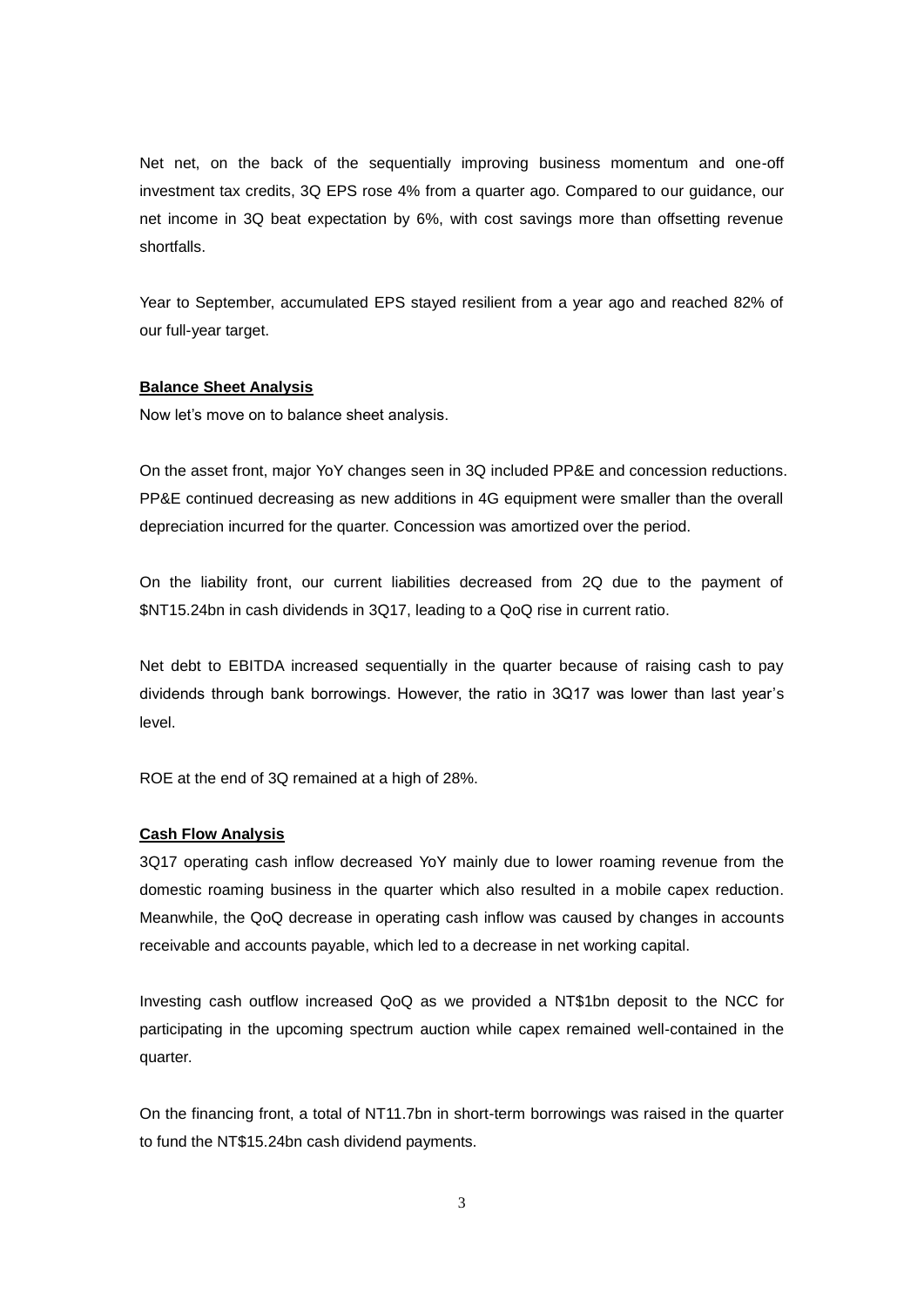For the first three quarters, FCF netted NT\$14.78bn, translating into an annualized FCF yield of 7%.

Let me turn the presentation back to James for the event updates..

# **Event Updates**

Let me brief you on the important events of this quarter.

First, we would like to highlight that:

Following Taiwan Mobile's termination of its 4G heterogeneous network service for 2G users at the end of August, TWM has expanded its LTE 1800MHz spectrum to a contiguous 15MHz. Accordingly, 4G network download speed rose sequentially.

Second, the first stage of the LTE 1800/2100 MHz spectrum auction starting October 31 has just finished, with TWM gaining 4 blocks in the 2100 frequency band at a reasonable cost of NT\$8.6bn. Compared to the NT\$10.3bn we paid in 2002 for 15MHz on the same spectrum for 3G, that's a savings of 37% per 5MHz.

For other events, please refer the slide for details.

Next, let's move to the Awards and Recognition page.

# **Awards and Recognitions**

This page lists the awards and recognition we've received in the third quarter of 2017 for your reference.

#### **Key Message**

To wrap up our presentation, this slide summarizes the key message that we would like to deliver:

The end of 2G service and the expected rational pricing of the government's licensing of the 1.8/2.1GHz spectrum will alleviate pressure on our depreciation. A more benign cable industry outlook coupled with the potential revenue acceleration aided by the completion of momo's automated distribution center is expected to continue bolstering our profit growth.

Free cash flow stability and exploring service/product differentiations remains our main areas of focus. The new bundled iPhone8/X offerings with the monthly fee adjusting upward to a minimum of NT\$1,399 for unlimited data usage should bode well for healthy industry growth.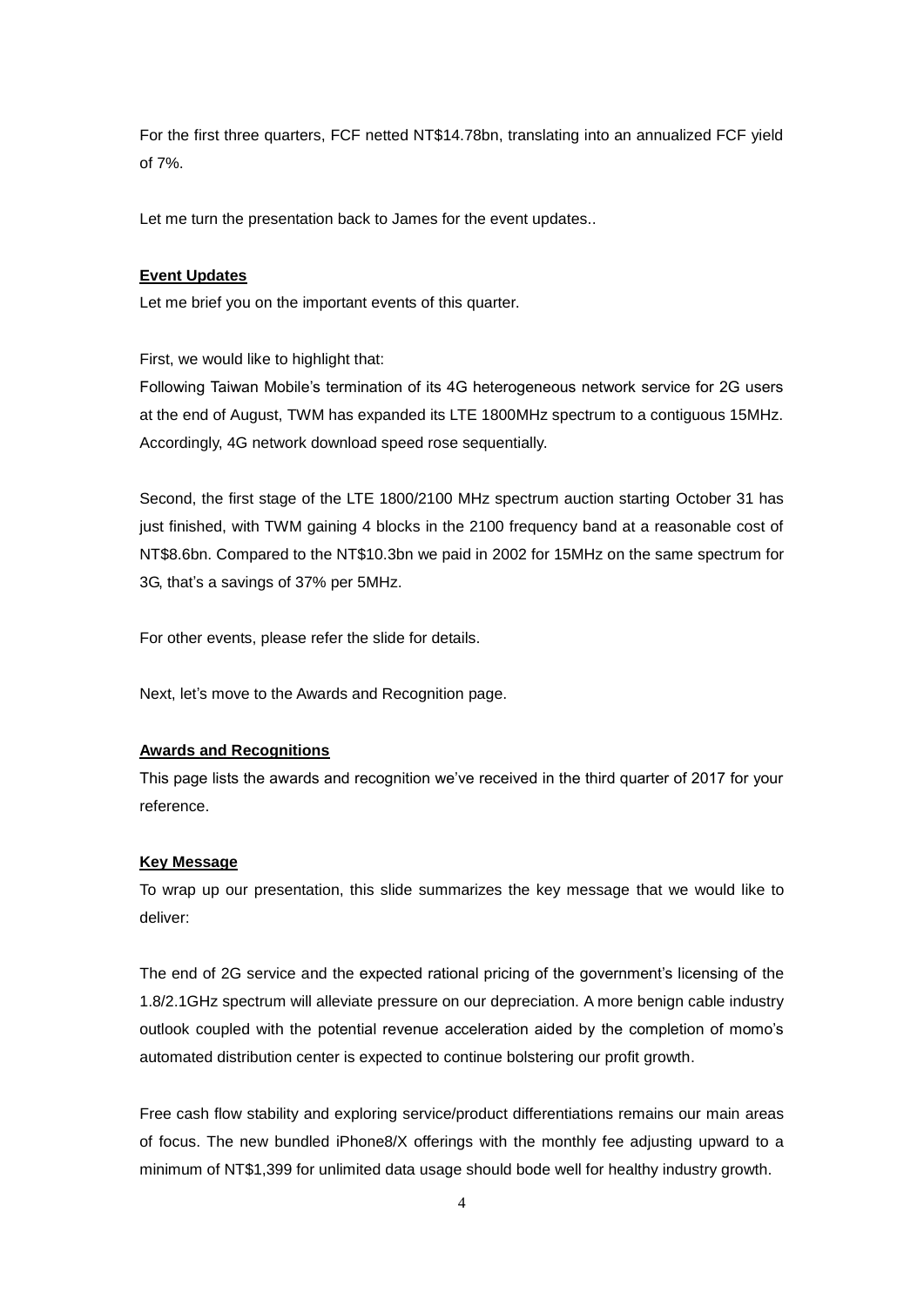Now I would like to open the floor for the Q&A section.

# **Q & A**

**Peter Milliken, Deutsche Bank HK:** *Two questions. First, year to date, you've done better than you expected in profitability with operating expenses, in particular, being below where you expected them. Now, this presumably is due to handset costs coming in low this year. Can you give us some details on why they have come in so lower than you expected? And can this continue?*

*Secondly, on the spectrum auction, any thoughts as why two of the blocks went unsold when the pricing was about a third lower than in 2005?*

**James**: In response to your first question. For telco, the main expense is in the handset subsidy and channel commission. And this year because the unlimited rate went from NT\$1399 to NT\$699, we decided to significantly reduce the handset subsidy and channel commission. That's the main reason. In addition to that, another factor is our internal control of expenses.

Regarding auction outcome, the results met my expectation. As I mentioned before, as an operator, we focus more on spectrum efficiency instead of spectrum quantity. As you can see on slide 4, Taiwan Mobile has a very sound spectrum strategy with spectrum cost efficiency much better than our peers. I believe our peers also noticed that and since top-line growth has become more and more difficult and in order to keep the bottom line at a healthy level, not only does there need to be expense and cost control, but D&A needs to be maintained at a certain level. Thus, I believe that's the main reason why this auction has become more sensible. Actually, it really met my expectation.

In terms of the 1800 band, there are two blocks that didn't receive any bids. And that's a little surprising to me. APT decided to drop out of the auction. In my original planning, they were the company I thought would be interested in bidding for those blocks. But they decided to drop out and, thus, that's why those two blocks remain unsold.

**Ronny Zhu, UBS Shanghai:** *I have two questions. The first is related to the auction, but I think Peter already asked it. My second question is regarding the cable TV business. We've noticed that the competitive landscape in Taipei has become more and more favorable. I was wondering why our EBITDA margin declined?*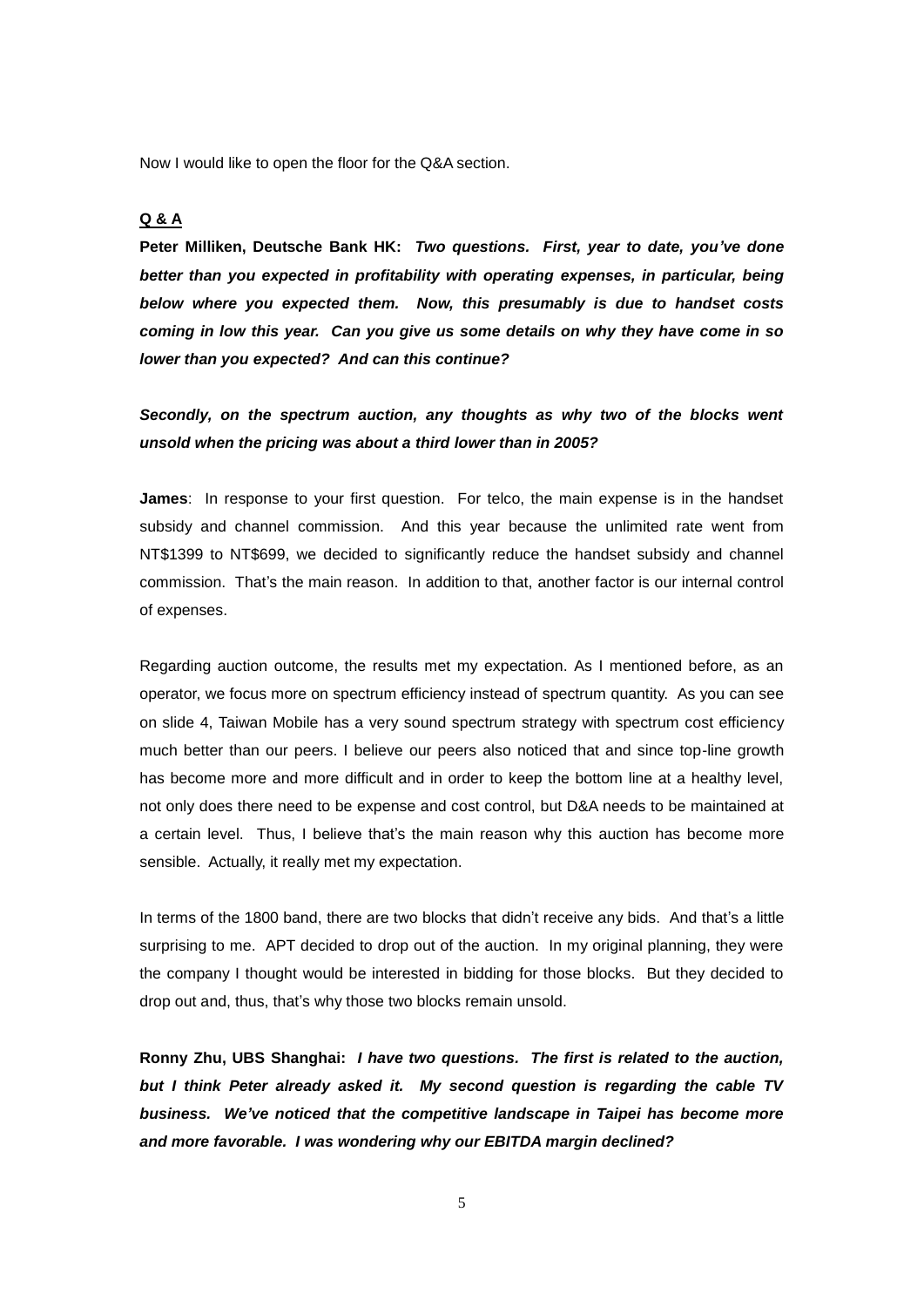**James**: There are two reasons. EBITDA comes from two major products, cable TV and fixed broadband. Due to competition from the new entrants in cable TV, the monthly tariff in some areas besides Taipei City slightly dropped to gain market share. In fixed broadband, the competition with CHT has been quite keen. Also, CHT, due to the NCC tariff cut for the circuit to lower their tariff for the ADSL and in response to that, we had to lower our fixed broadband and cable modem. And this probably reduced some of our EBITDA margin.

Another factor is the channel leasing to the TV shopping. Since TV shopping has been impacted by the internet business, more and more TV shopping companies have dropped out of this market and that has directly affected some of the channel licensing revenue.

**Ronny**: *Regarding the spectrum auction, there are two rounds and the results have already came out for the first round. Do we expect the second round to be just as rational as the first?* 

**James**: The second round for the positioning of the spectrum. And from my understanding right now, it seems everyone has gotten some blocks overlapped with their existing ones. So, I don't expect there will be a second round auction.

**Neale Anderson, HSBC HK:** *Regarding the roaming revenue from APT, is there any more revenue decline that we should expect from that? What's the status going into next year?* 

**James**: The drop in domestic roaming revenue was reflected in our budget projection from the beginning of the year and basically it has met our projection. And, as for next year, we will see, but I think 70% of the traffic has already moved back to APT's own network. Thus, 30% of the data traffic is still with TWM and I expect it will remain there until the end of next year.

**Neale**: *So, there's no further requirement from the NCC that they move that traffic back to their network? They've already met their obligation, have they?* 

**James**: I think APT needs certain roaming for their customers because their 4G coverage is not as good as TWM's. So, when their customers move out of APT's coverage, they will be automatically switched onto TWM's network. And that's why there is still 20%-30% traffic that remains at TWM's network.

**Rosie**: According to the NCC, by the end of next year, they will have to move all of their traffic back to their network.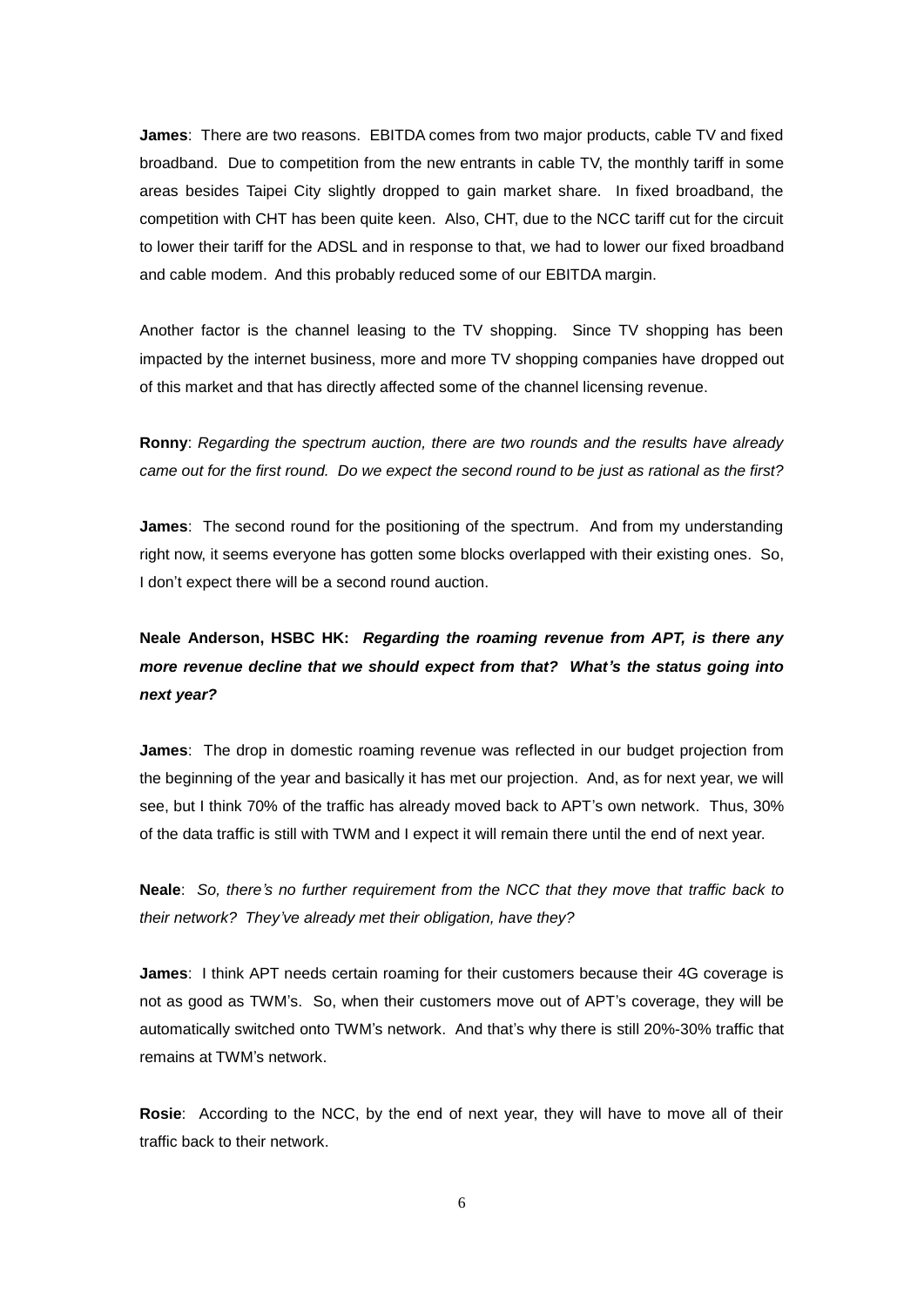**Gary Yu, Morgan Stanley HK:** *Two questions. One is for your CAPEX outlook. How should we look at your capex from next year onwards given that you've recently won some new spectrum?* 

*Secondly, with improving cash flow and EBITDA and lower-than-expected spectrum cost, how should we look at your dividend upside going forward?*

**James**: For your first question, we are currently working on the budget for 2018. I personally don't expect there will be a significant capex increase because the new spectrum we just acquired, they will end by the end of 2018. Right now, the operators are still using the original spectrum for their 3G services. So, next year, I don't expect there will be a significant capex for this new spectrum.

**Rosie**: Regarding dividends, we will pass your message to the board for approval in the second quarter of next year.

**Peter Milliken, Deutsche Bank HK: Two more questions. One is o***n the roaming revenue, should we assume that 70% of the roaming revenue has gone away?*

## *And the other one is churn has been a bit elevated, is there any reason behind that?*

**Rosie**: The churn rate has been coming down.

**Peter**: *On the month-to-month basis, yes, but, for the quarter, it was relatively high compared to a year ago.*

**James**: Our postpaid did lose some market share, but in general we are performing the best compared to the other two major operators in terms of the churn of the postpaid customers. I think it's a current trend where more and more people are getting rid of the  $2<sup>nd</sup>$  SIM card due to a new handset or because of 4G service can serve both data and voice. Thus, much of churn rate for the industry as a whole is a result of people dropping the  $2<sup>nd</sup>$  SIM card.

# **Peter**: *And the roaming revenue?*

**James**: As I mentioned earlier, the 70% already moved back to APT at the beginning of this year and it's already been reflected in our budget plan this year. Even though we lost quite a lot of domestic roaming revenue, our performance up to the  $3<sup>rd</sup>$  quarter in terms of the bottom line has been pretty good. And the main reason for this is our value-added services is doing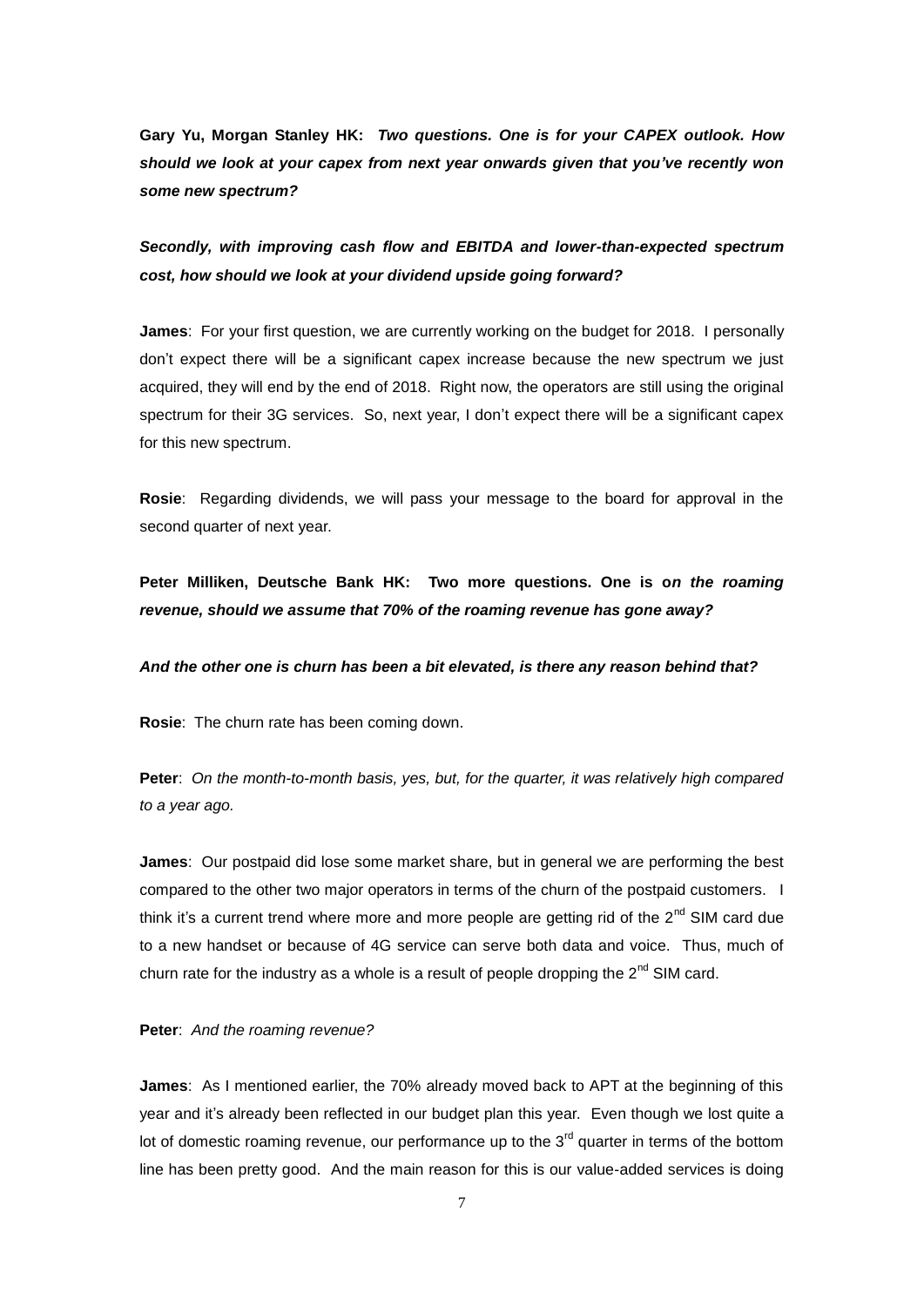quite well and, secondly, is the expense and cost control.

**Rosie**: We have also provided differentiated products for our customers, which has also helped us to a certain degree.

**Amber Wu, Yuanta Taiwan:** *Does it make sense if we expect a slight flat YoY D&A given no significant capex next year and the spectrum might be deployed in 2019?*

**Rosie**: Amortization-wise, actually we got 5MHz back in the 4Q. Yes, it could be kind of flattish.

**Amber**: *Flattish and slight increase on YoY basis?* 

**Rosie**: Could be.

**Ronny Zhu, UBS Shanghai:** *A follow-up question on SIM card consolidation. I've noticed that SIM card consolidation has lasted for more than a year. I've just noticed that your mobile subscriber base by the end of 3Q is similar to what it was at the end of the 2Q. Can we assume that the SIM card consolidation is reaching the end?*

**James**: I wouldn't say the end, but I think it will slow down in the next year.

**Ronny**: *So, it will still continue?*

**James**: Yes, probably.

**Varun Ahuja, Credit Suisse Singapore:** *A few questions regarding the auction side. The four blocks of the 2100MHz that you won, are those contiguous? Because from what I saw on the NCC site, it shows as everyone being non-contiguous spectrum band as of now.*

**Rosie**: The auction spots that you see from the NCC website is not the positions we will be getting in the future. Through some negotiations, we can get what we want if successful.

**James**: This time the auction is quite different from what we've had before. We call it twoprocess auction. Through negotiation, if everyone can reach a consensus, we don't need to bid for the second auction. And, from what I saw, everybody got their own. So, I don't expect a second auction.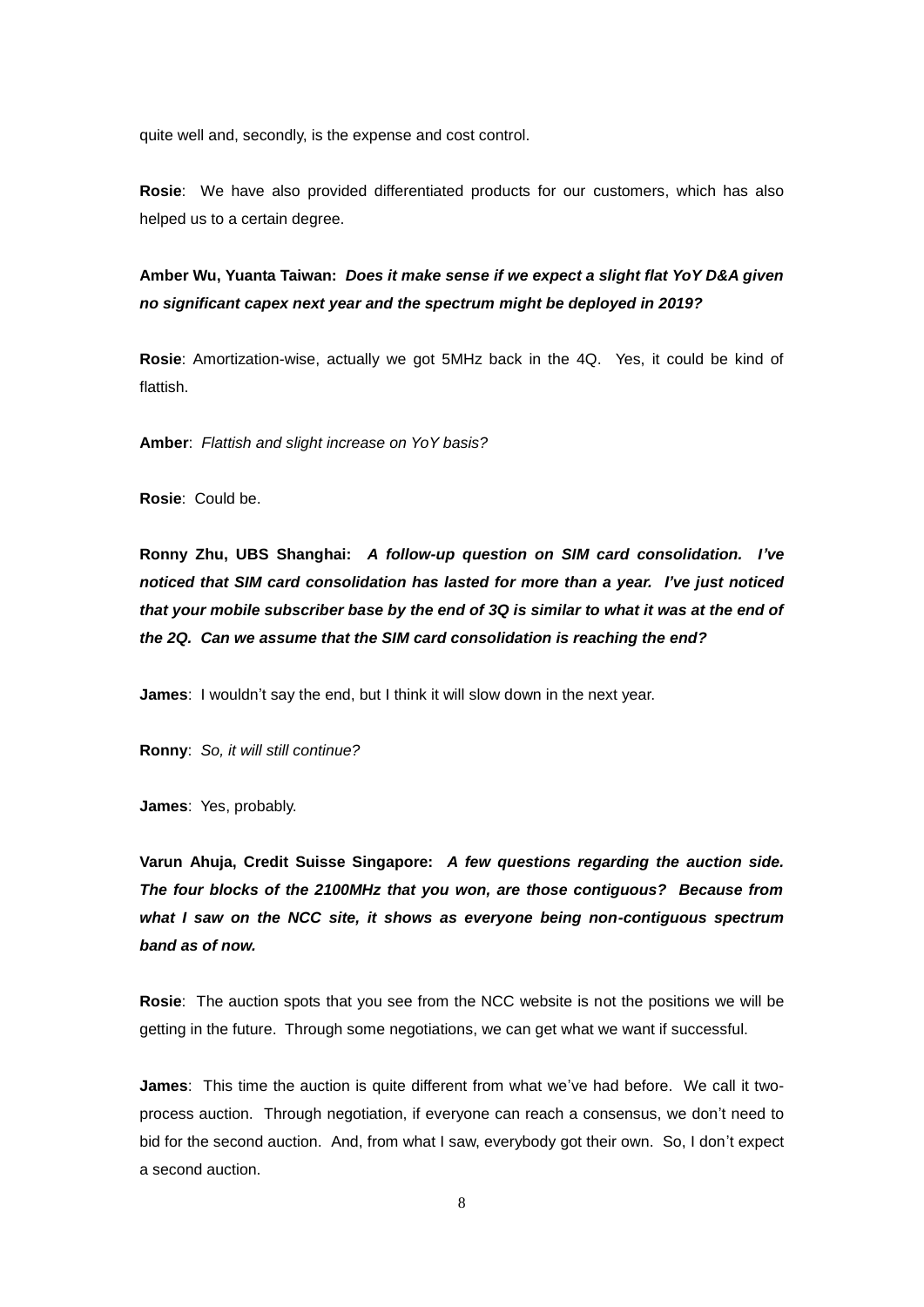**Varun**: *Can you give a little more detail?* 

**James**: Right now, in our 3G, we are in E6, 7, and 8. Taiwan Star has two blocks next to us, but this time they only bidded for one. So, I would expect E5, 6, 7, 8 probably will be the blocks we get. Taiwan Star has E4. And FET has 3 blocks in E1, 2, 3. From what I've seen, everyone got their own.

**Varun**: *And CHT has four blocks.* 

**Rosie**: Four blocks in the 2100 frequency band and one in the 1800 frequency band.

**Varun**: *So, Taiwan Star lost two blocks of spectrum.*

**Rosie**: Taiwan Star just got one, in the 2.1GHz. Yes, they lost one block.

**James**: And that's the one we will probably pick up because it's next to us.

**Varun**: *If I heard you correctly, the earlier three blocks cost you NT\$10.7bn.*

**Rosie**: NT\$10.3bn roughly.

**Varun**: So, the amortization cost should come off in 2018. When does the license period end?

**Rosie**: Do you mean new spectrum or the old 3G license? The 3G license will become due at the end of 2018.

**Varun**: So, the benefit will flow into 2019?

**Rosie**: Yes.

**Jack Hsu, Sinopac Taiwan**: *Two questions. First, could you give us how many 4G subscribers at the end of the 3Q? Secondly, regarding the 4G spectrum auction, you had some good results. What kind of impact do you see these good results having for TWM? Such as will it benefit subscriber growth in the future, etc.?* 

**James**: Right now, our 4G penetration rate as of the end of the 3Q is 75%. Regarding the  $2^{nd}$  question, with this 4 new spectrum, in 2019, one or two blocks will be for the original 3G